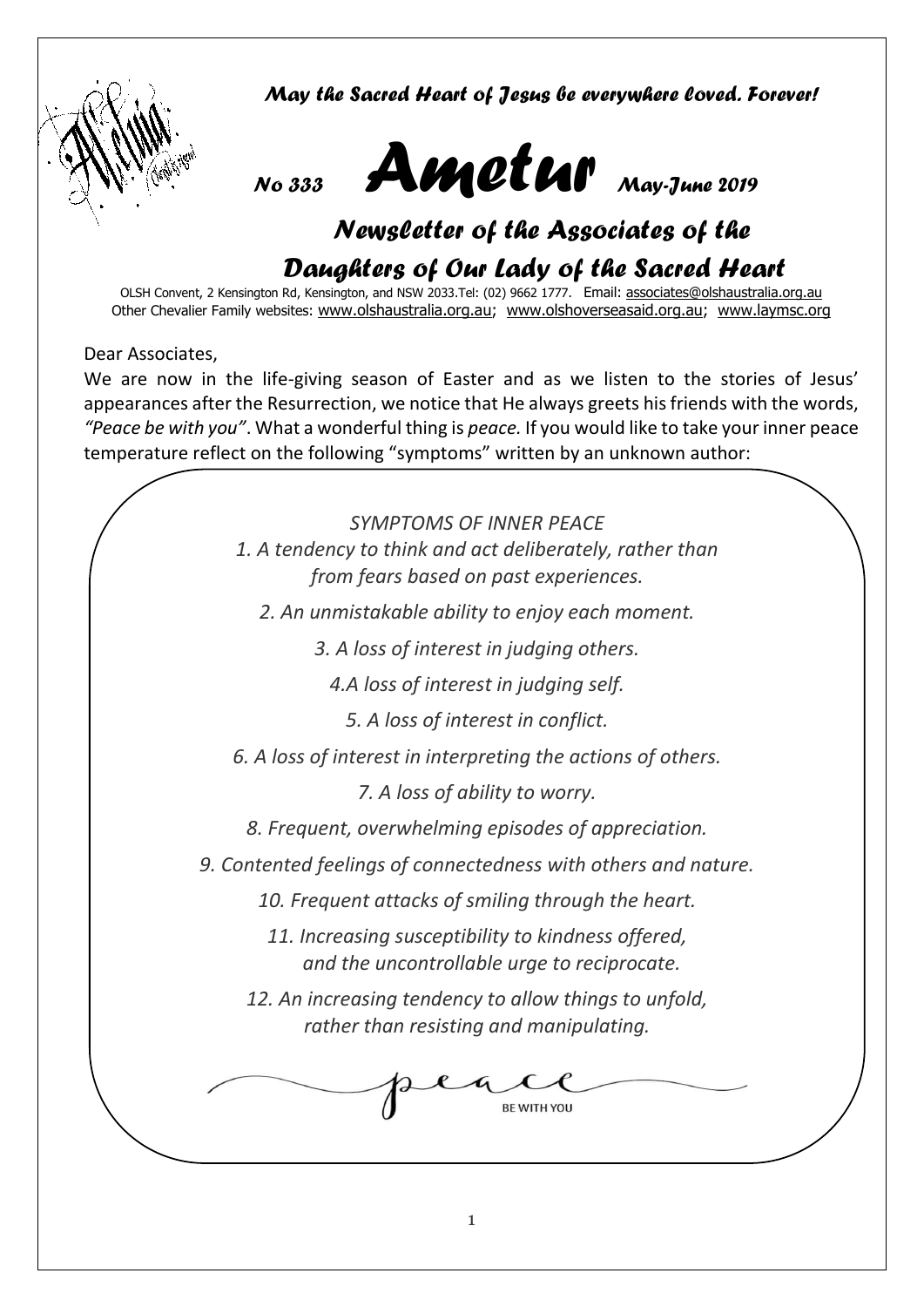

Another characteristic of Jesus' Easter-time visits to his friends was that He sent them out of themselves and to others with the message of love and new life. Edwina Gateley captures this beautifully in her prayer/poem:

#### *TELL THEM, MARY ….*

*Breaking through the powers of darkness bursting from the stifling tomb he slipped into the graveyard garden to smell the blossomed air.*

*Tell them, Mary, Jesus said, that I have journeyed far, into the darkest deeps I've been in nights without a star.*

*Tell them Mary, Jesus said, that fear will flee my light, that though the ground will tremble, and despair will stalk the earth, I hold them firmly by the hand through terror to new birth.*

*Tell them, Mary, Jesus said, the globe and all that's made is clasped to God's great bosom, they must not be afraid, for though they fall and die, he said, and the black earth wrap them tight, they will know the warmth of God's healing hands in the early morning light.*

> *Tell them, Mary, Jesus said, smelling the blossomed air, tell my people to rise with me to heal the Earth's despair.*

And, what else have we to do on this earth but to "heal the Earth's despair" through the living out of our vocation *to be the Heart of Jesus to the world.* 

Let me finish with some words from Pope Francis in *Evangelii Gaudium,* 

*"We implore her [Mary's] maternal intercession that the Church may become a home for many peoples, a mother for all peoples, and that the way may be opened to the birth of a new world. It is the Risen Christ who tells us, with a power that fills us with confidence and unshakeable hope: 'Behold, I make all things new' (Rev.21:5). With Mary we advance confidently towards the fulfilment of this promise. " par 288*

United in the love of the Heart of our Risen Lord, and with Mary Sr M Ancilla olsh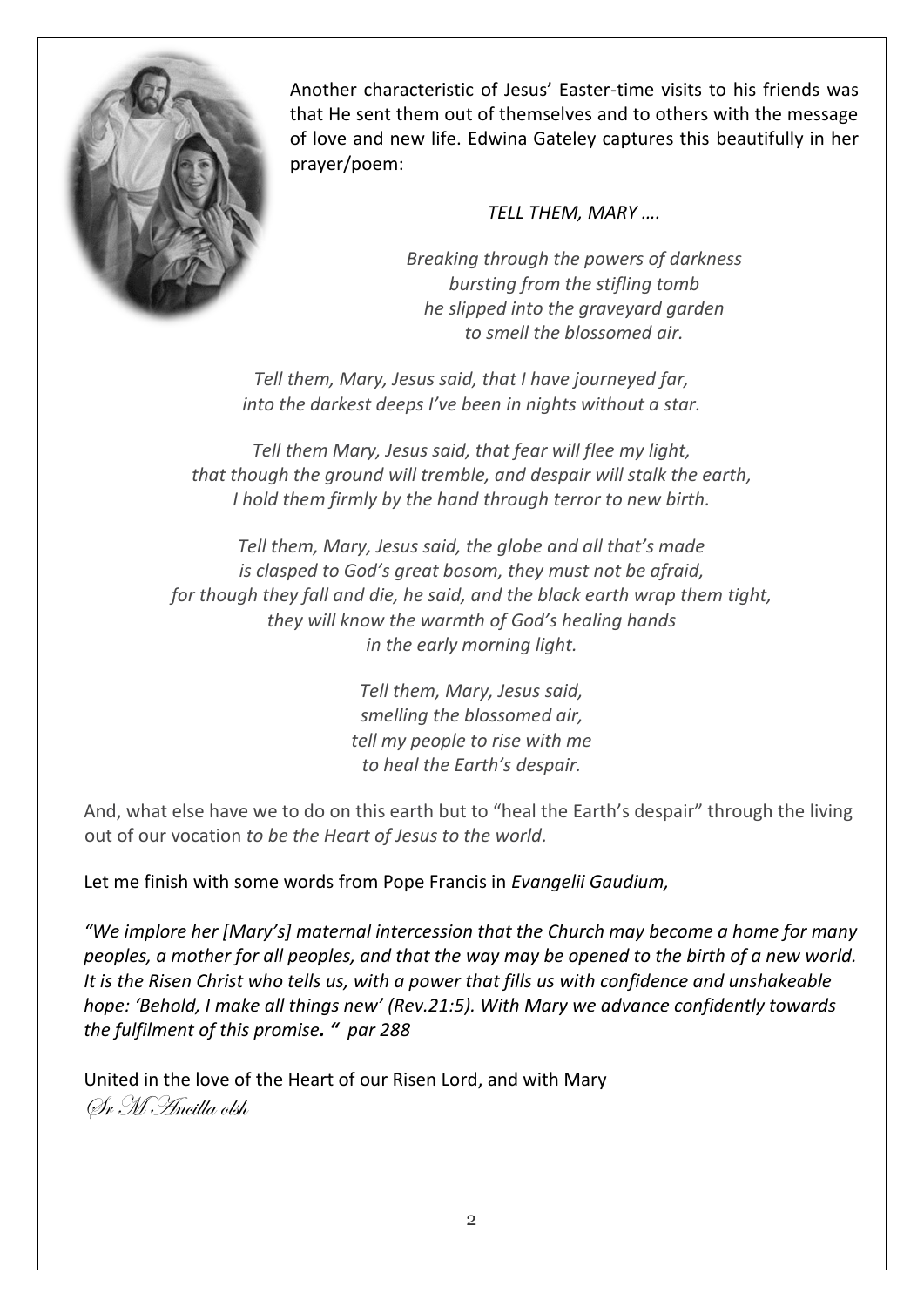An Easter Reflection

Doris Machado, Deputy Secretary of the International Council of the Laity of the Chevalier Family, has sent us this beautiful and challenging Easter Reflection. Thank you very much, dear Dora.

#### *Risen for the Love of God*

On our way towards Easter, we journey during forty days through Lent. Forty days to reflect on our life, our attitudes, our way of being. We, Christians dedicated to our charism, which consists in revealing that the Heart of Jesus be loved everywhere, must reflect on how much our relationship to others manifests the immense kindness of Jesus' Heart. Lent is the time for us to take a new way. It's a time to listen carefully to and reflect on God's Word. It's a time when fasting, praying, repenting and practising love, are means of conversion and preparation to our celebrating Easter.

We, Lay of the Chevalier Family, must never forget the attitude of the Good Samaritan. He never bothered to seek the guilty. He was just there and at that very moment, the Heart of God for his neighbour.

May we also live out this time of resurrection, as a resurrection of our own hearts. Let's remember those who are afflicted and hopeless. Wherever we find ourselves, let's be the great love of Jesus' Heart.

May our Lent Journey be a Passover for all victims of abuse, of starvation, of separation from their family due to lack of basic means for survival.

May our Chevalier Family show acts of careful attention, smiles and cuddles, making our world better than it is today. Lord, grant us the grace to be less egoistic and show more solidarity towards those in need: refugees, victims of natural disasters, and those marginalized for any reason.

Despite the difficult way we walk through, let's be Passover for the excluded.

With missionary kindness,

*Doris Machado*

Progress of the Steering Committee

……………………………………………

In the past issues of the Ametur you have been reading about the progress of the development of the Australian National Council of the Laity of the Chevalier Family. The Steering Committee consisting of Fred Stubenrauch (Chair), Therese Poulton, Ellenmary Loman, Jan Clarke, Jenny Missen, Paul Compton, Paul Stinson and Aidan Johnson has met seven times in the past year to develop a proposal for the setting up of this National Council. The group sought the wisdom of Sr Moya Hanlen olsh and Fr Tim Brennan msc, both canon lawyers, and the final proposal was sent to the three Provincials for their consideration and approval. This was duly given.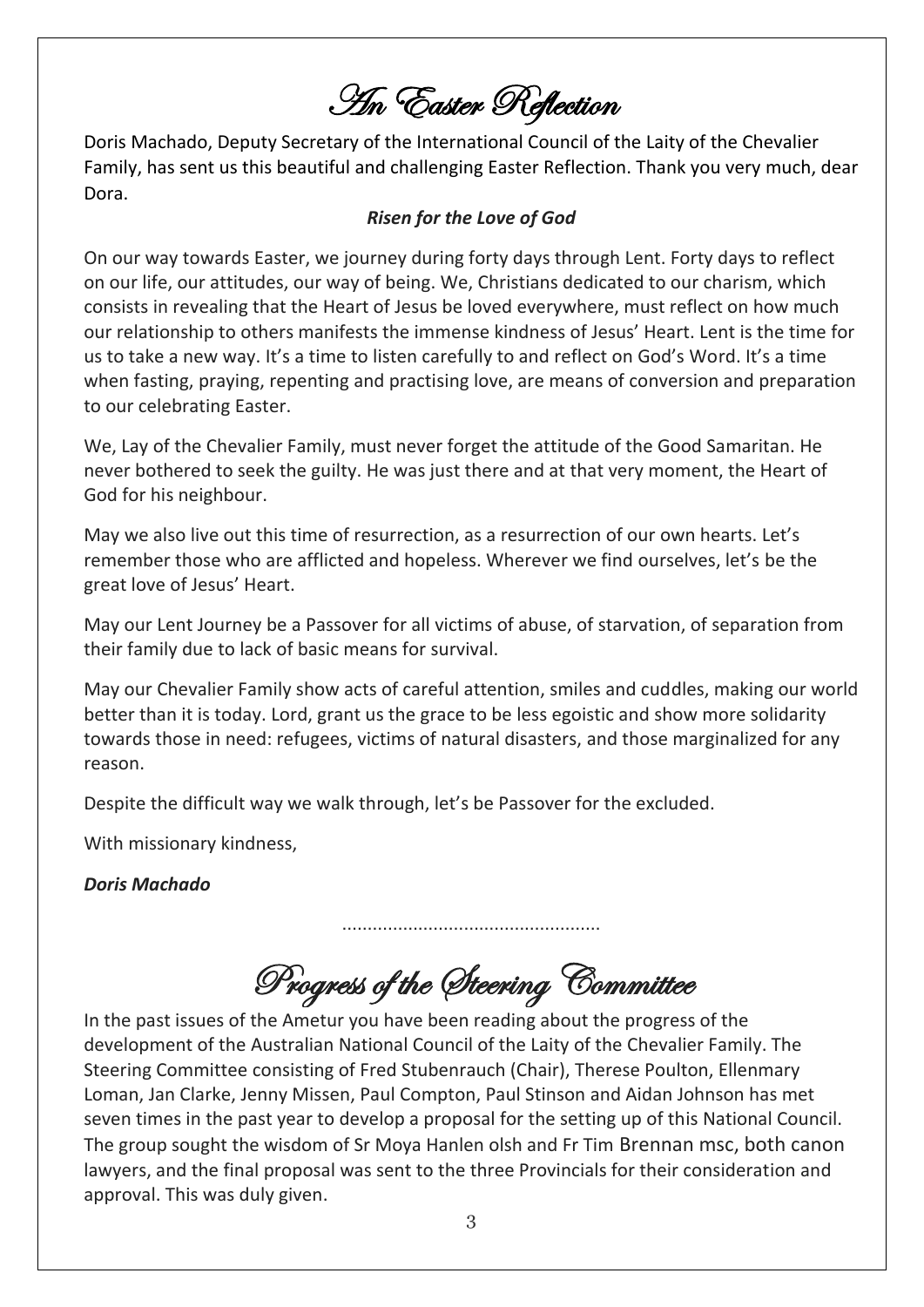We are most grateful for the untiring work of these generous people and for the excellent result of their labours. God bless you.

All that remains now is to seek nominations from you of appropriate members of the Laity of the Chevalier Family whom you consider would be enthusiastic about becoming a member the National Committee. You will find a Nomination Form in this mailing. If you need more than one, please copy it. You will, of course, need to obtain the nominee's permission before returning the form.

……………………………………………………………….



# **Laity of the Chevalier Family Steering Committee Proposal for the Establishment and Operation of the Australian National Council**

The following is a proposal for the inauguration and operation of the National Council of the Laity of the Chevalier Family of the Australian Provinces of MSC, FDNSC and MSC Sisters. This will be a private association of the Christian Faithful (Canon 215), motivated by and consistent with "General Guiding Principles and Statutes of the Laity of the Chevalier Family". These guiding principles were approved by the gathering of Laity of the Chevalier Family, Sao Paulo, Brazil, July 2017 (see Appendix for an interpretation of these guidelines within an Australian context).

## **Provincial Administrations of the Chevalier Family include:**

- FDNSC: The OLSH Associates, The OLSH Provincial and Council
- MSC: The Lay and Professed Council, the MSC Provincial and Council
- MSC Sisters: the MSC Sisters Provincial and Council

**This proposal:** refers to the following members of the Chevalier Family

- Formal Lay MSC/OLSH (i.e. those individuals who have been approved by provincial administrations)
- MSC/OLSH School students, teachers and alumni
- MSC/OLSH Parish members
- MSC/OLSH Missions
- Heartworks and MSC/OLSH youth outreach
- Individuals and other groups who identify with the Lay Chevalier Family and who are recognised by others as such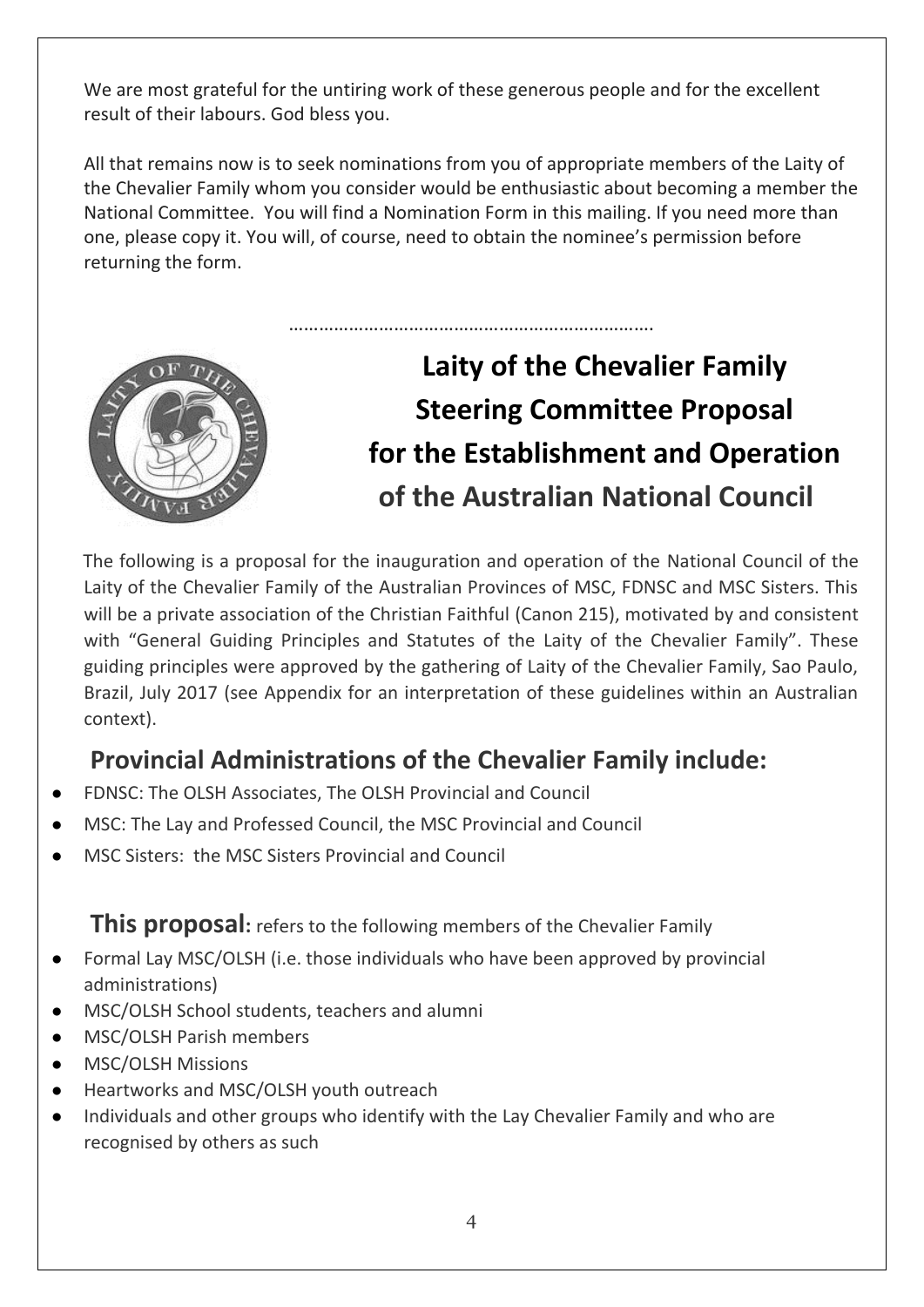# **Vision of the National Council**

The National Council will:

- look for ways to support and encourage growth of Spirituality of the Heart. This may be through outreach to past students, to parishioners with/without previous connections of Spirituality of the Heart and other newer areas of evangelisation and apostolate where people associated with MSC/OLSH charism are involved;
- represent all members of the Laity of the Chevalier Family but not every group will have a member on the Council;
- seek to ensure that all members of the Laity of The Chevalier Family are communicated with and their views represented in matters considered by the Council;
- have the right to, and is encouraged to co-opt expertise outside the council to assist in this process;
- acknowledge and endorse the administration of each of the aforementioned groups as considered appropriate.

### **Formation:**

It is expected that those who belong to the Chevalier Family will have undergone formation in Spirituality of the Heart that may include some of the following:

- Courses and Retreats provided through the Chevalier institute
- Retreats and Programs held at St Mary's Towers, Hartzer Park and/or other MSC/OLSH centres.
- Hans Kwakman online courses
- Identified readings
- Group meetings
- Heart of Life Institute programs

As further forms of Spirituality of the Heart formation are identified, the National Council will be in a better position to:

- direct individuals/groups to existing formation
- identify the best ways to provide ongoing formation The National Council will assist groups to find Spiritual Companions as requested. Members of the National Council will select one member to vote on Australia's behalf in the General Assembly.

# **Relationship with the Provinces**

It is important the Council maintains a relationship with the three Provincial administrations. The National Council will ask each Provincial to appoint a liaison person and the National Council may invite that person to attend meetings.

It is suggested that the Provincial administrations may wish to consider inviting an observer from the National Council to attend Provincial Council meetings.

It would be appropriate for the National Council to approach Provincial Councils about the role of the Chevalier Institute in assisting in formation for members of the Chevalier Family.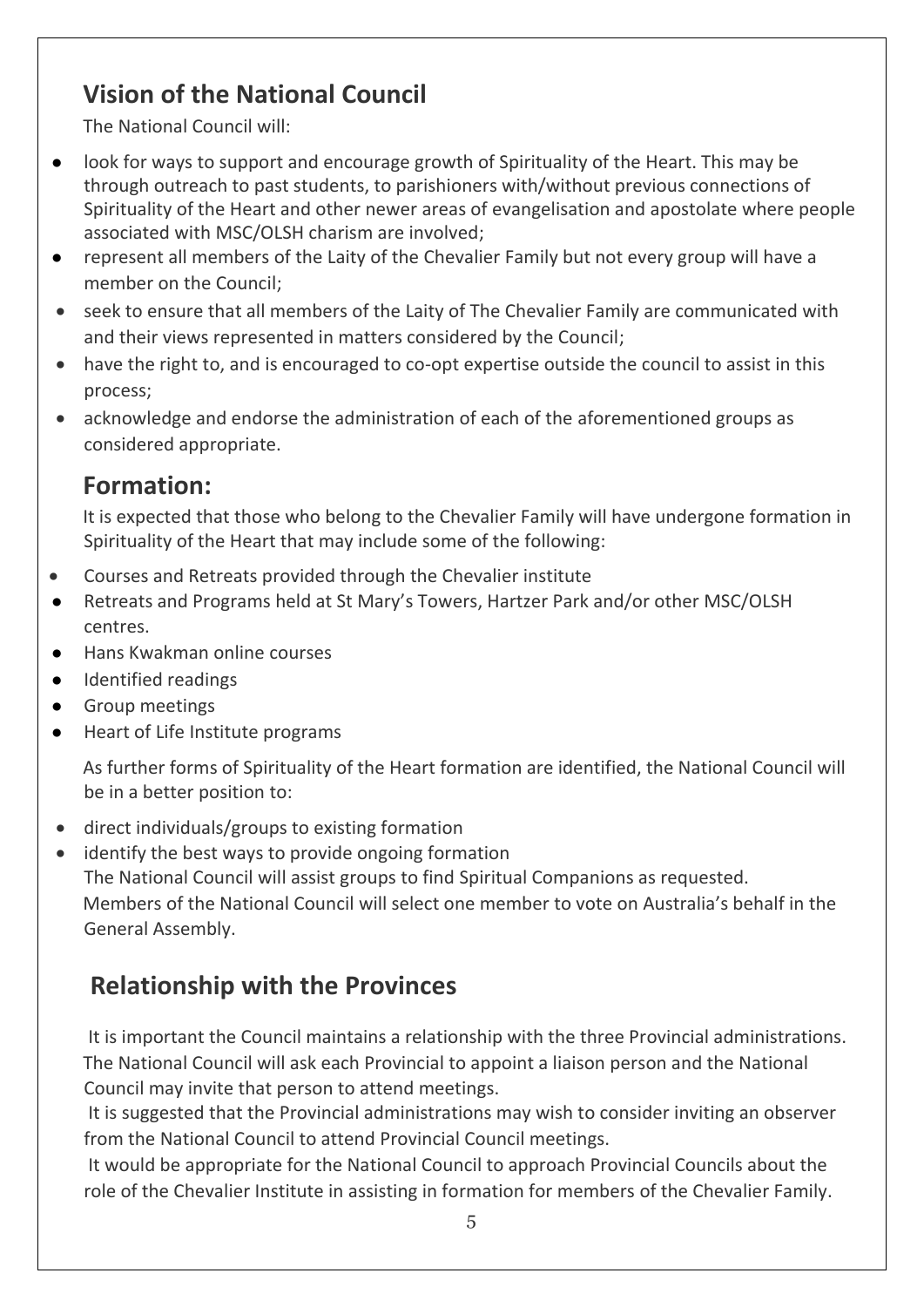# **Operations and responsibilities of the National Council**

#### **Council members include:**

Chair, Vice-Chair, Secretary , Treasurer, Outreach Coordinator.

A Spiritual Companion (who will be invited by the Council as an observer after consultation with the Provincials).

The suggested membership should be between five and ten in total.

Decisions should be made by consensus of the members of the National Council. The National Council will meet at least once each year (more often initially) in a pattern that allows people in full time employment to attend (either physically or via technology) A report of meetings will be sent to Provincials in Council. Any review of the operation of the National Council document needs to be submitted to the Provincials.

## **Finances**

Funds of the National Council may be expended in fulfilment of the objectives and purpose of the National Council. The National Council is to be financially self-sufficient.

Possible sources of income:

- Donations/contributions could come from individuals or groups of the Chevalier family.
- Money from programs, retreats and courses could provide the funds to ensure continuity of these programs, retreats and courses.
- A yearly recommended donation from all involved in the various groups associated with Laity of the Chevalier family.

# **The Process of Establishing of the first National Council**

A database of contact details for those associated with the Chevalier Family as per above groups needs to be developed for communication.

**IN ORDER TO FIND COUNCIL MEMBERS, A REQUEST WILL BE SENT OUT CALLING FOR NOMINATIONS FROM THOSE ASSOCIATED WITH THE LAITY OF THE CHEVALIER FAMILY. These nominations (written documentation about the nominees will be provided) will be 'vetted' by MSC Lay and Professed Council and lay members of the OLSH Leadership team for the initial establishment.** 

**(A Nomination Form is on page 8. Please give some consideration to who might be a suitable member/s of the first Australian National Council of the Laity of the Chevalier Family.)**

## **Time Frame**

**There will be an official ceremony of inauguration on the 13-15 September 2019 at** St Mary's Towers at which those present endorse on behalf of the broader Chevalier Family the appointment of the National Council and the adoption of the operation of the National Council document.

Invitation to be sent out to all members of the Chevalier Family including the Provincial Administrations.

There will be a need for initial formation for members of the National Council.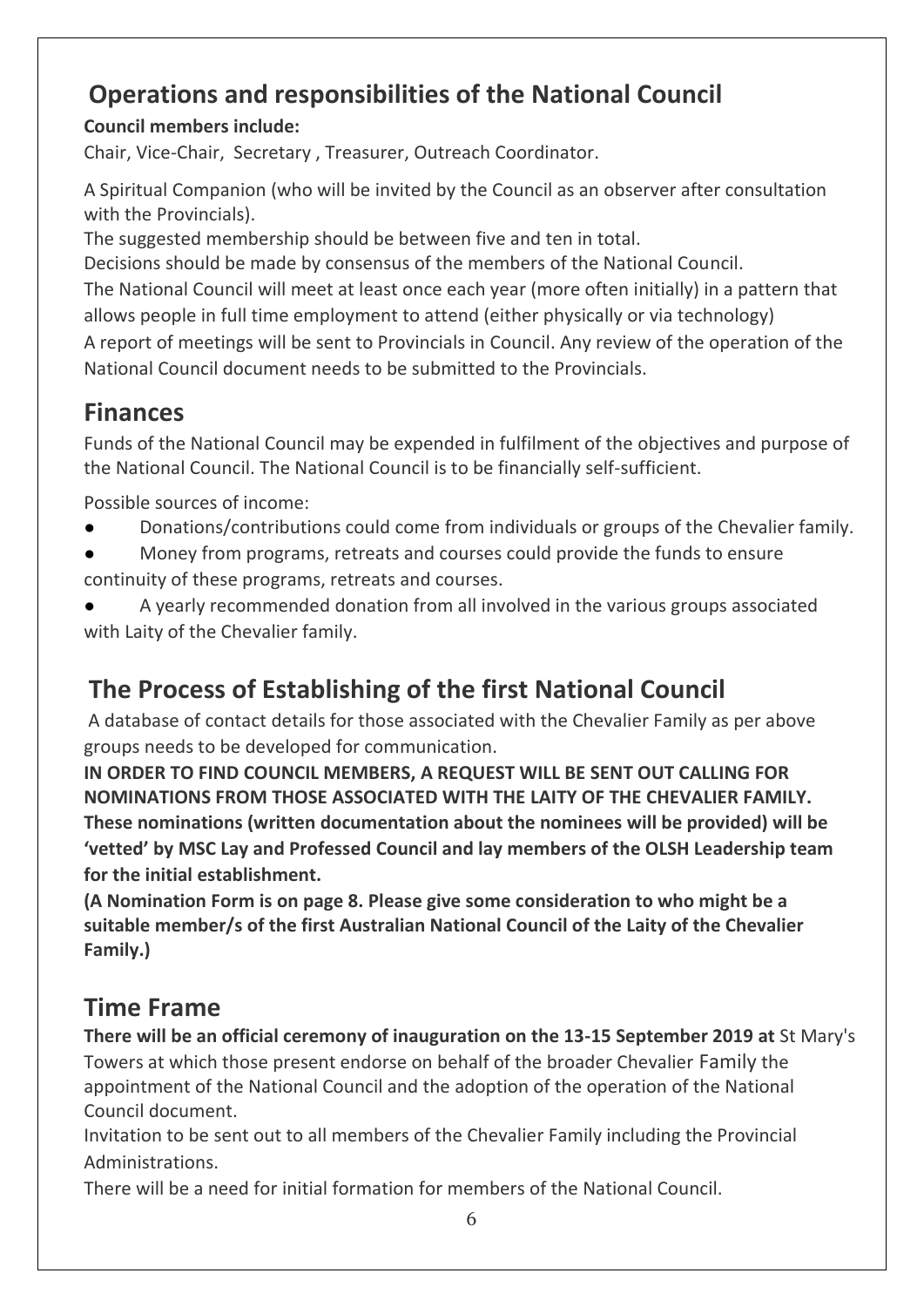# **Calendar of Events**

**March –This document to be finalised and sent to the Provincial Administrations (26th March) and published widely to all members of the Chevalier Family requesting for nominations by 6th June 2019.** 

**June -Nominations Due** 

**August -Nominations for National Council completed** 

**September -Inauguration of the National Council (13-15 at St Mary's Towers)** 

#### **October - Formation Retreat for National Council**

#### **Suggested Agenda Items for the National Council;**

- Selection of office bearers
- Insurance for members of the council: If National Council gives advice, should they be covered by some sort of insurance? Possibly covered under umbrella of Provincials.
- Establishment of bank account/finances
- Date for formation retreat
- Consideration of an appropriate spiritual accompanier
- Review this document put forward by the steering committee

# 16 March 2019 Steering Committee

#### **Appendix: Interpretation of Part 2B of the General Guiding Principles and Statues of the Laity of the Chevalier Family guidelines within an Australian context Aim:**

#### To help guide the Australian Province of MSC, OLSH, MSC Sisters and wider Chevalier family in a response to the "**Guidelines"** document approved by the General Assembly of the Laity of the Chevalier Family, July 2018. The National Council relies on the support and collaboration of the Provincial Administration(s) of the Chevalier Congregations in each country for its establishment. The National Council consists of one or more representatives of the local administration(s) of the Lay Group(s) in the country, together with one or more officially appointed representatives of the Provincial Administrations of the Chevalier Congregations, present in a certain country.

#### **The task of the National Council is:**

- to acknowledge and endorse the administration of each of the aforementioned groups.
- to provide ongoing formation of the members in Spirituality of the Heart;
- to appoint one or more Spiritual Accompaniers for mentoring of the aforementioned groups
- the National council will also need to have its own Spiritual Accompanier
- to assure collaboration of the administrations of the aforementioned groups with the wider Chevalier Family
- to support the continuous presence of the laity of the Chevalier Family in the country;
- to send, if possible, 1 (one) member with right of vote to the General Assembly

**…………………………………………………….**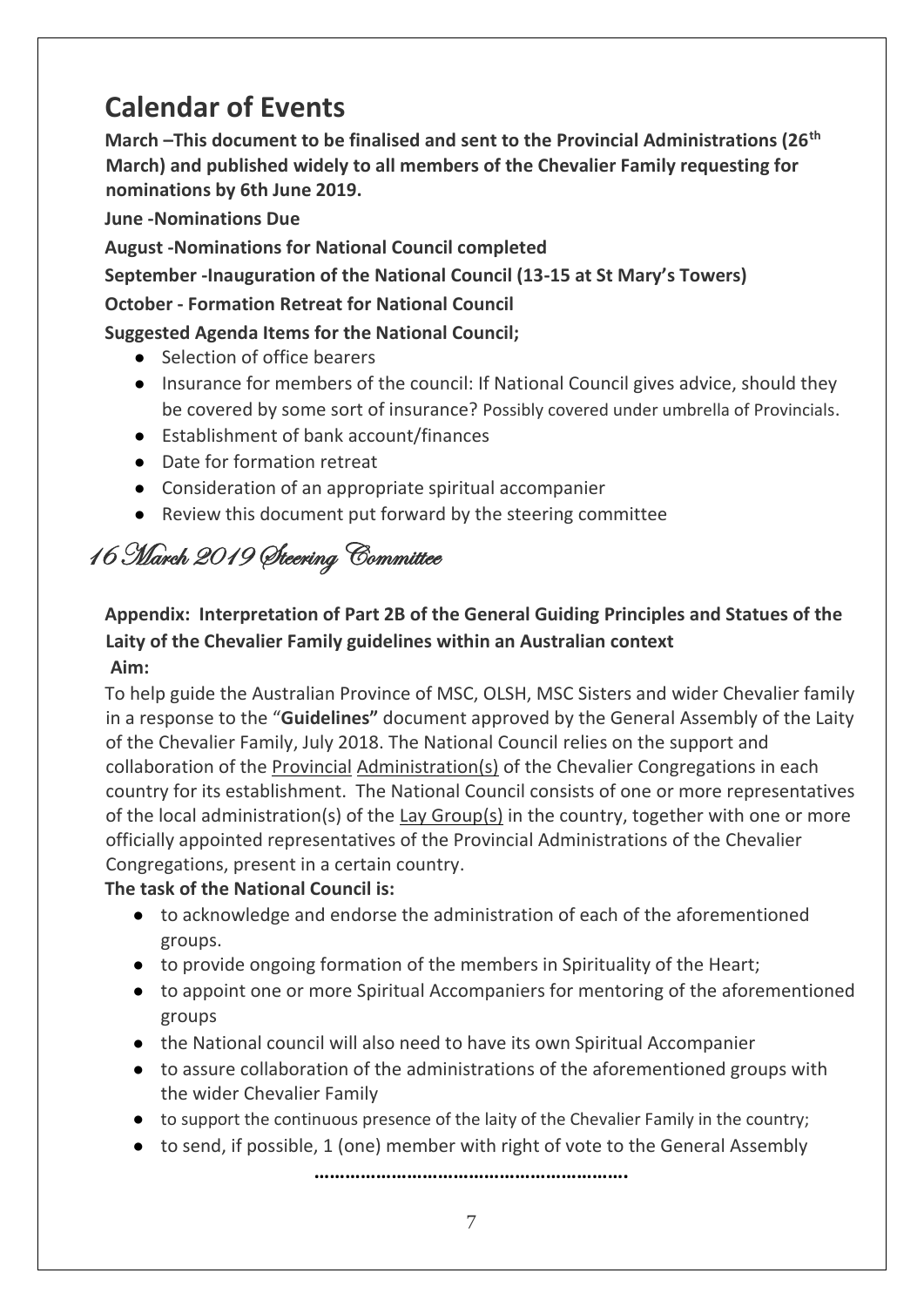# **Nomination Form for the National Council of the**

# **Laity of the Chevalier Family**

| <b>Agreement of Nominee:</b>                                                                                                          |                               |
|---------------------------------------------------------------------------------------------------------------------------------------|-------------------------------|
|                                                                                                                                       | accept this nomination to the |
| National Council of the Laity of the Chevalier Family                                                                                 |                               |
|                                                                                                                                       |                               |
| <b>Details of Nominee</b>                                                                                                             |                               |
| Age:                                                                                                                                  |                               |
|                                                                                                                                       |                               |
|                                                                                                                                       |                               |
|                                                                                                                                       |                               |
|                                                                                                                                       |                               |
|                                                                                                                                       |                               |
|                                                                                                                                       |                               |
|                                                                                                                                       |                               |
|                                                                                                                                       |                               |
|                                                                                                                                       |                               |
|                                                                                                                                       |                               |
| Nominations due by 6th June 2019 to Fred Stubenrauch<br>Email: fstuben@gmail.com<br>Post: C/- Amy Parish PO Box 19A Douglas Park 2569 |                               |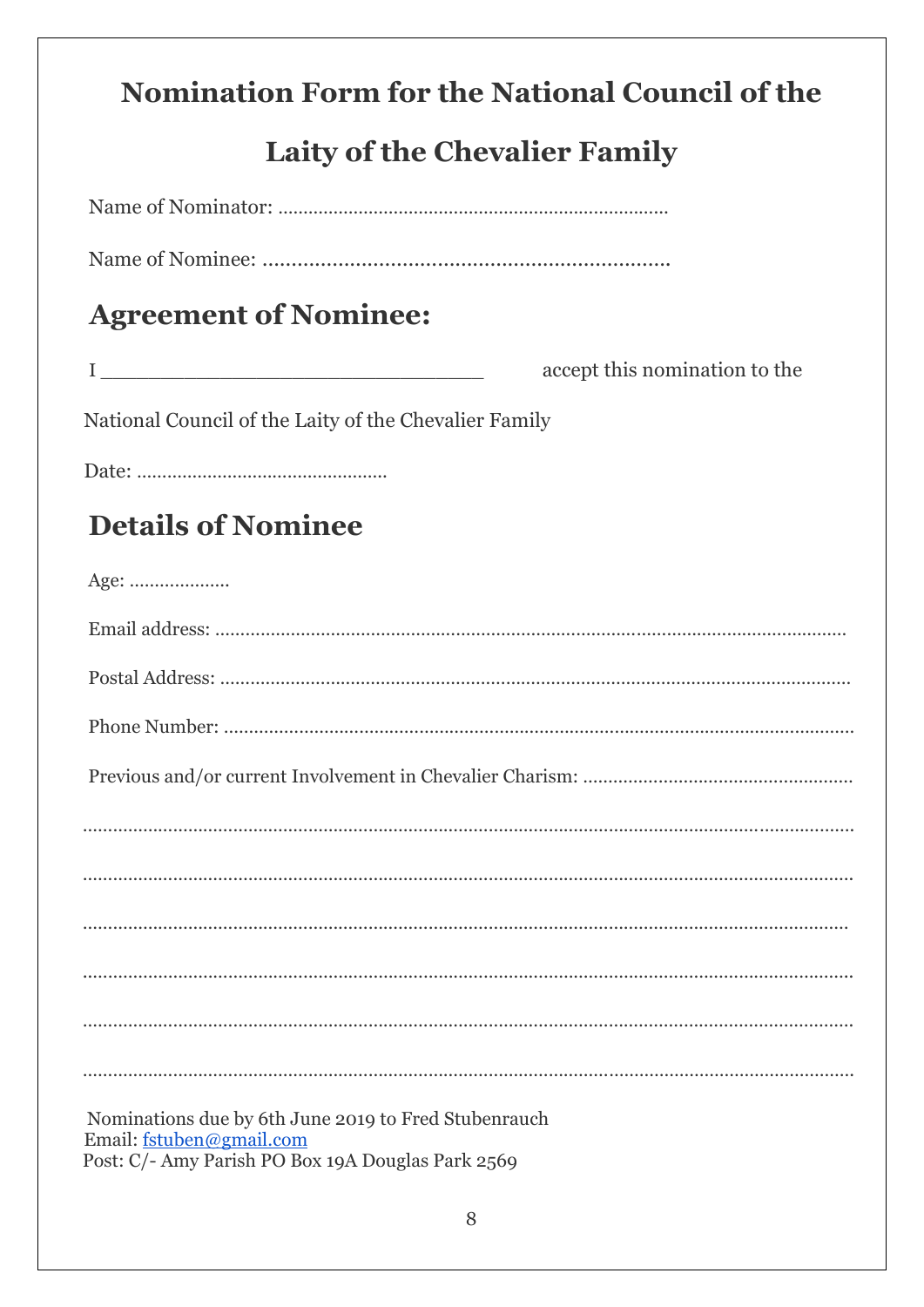#### **WOMAN OF THE WOUND**

There She stood, Presence of compassion, Suffering with her Son, who was her all All His pain – her pain-Consuming her.

> Woman of the Wound, *His Wound,* Crude chasm from which gushes Living water, Springing from deep in the heart of pain, Whose power is love.

Woman of the Wound, *His Wound,* Foretold by Simeon, Point of pondering, Laying open secret thoughts of many – In puzzling their pain, Remember her – She knows, She cares.

> Woman of the wound *Our wound,*  Gift of His Heart, Breaking open hard shell of fear Or complacency, Seeing at the heart of things A passion for living! Nourishment From deep springs of living water, Flowing over our parched days, Blessing tenderly New births, New growths.

Woman of the Wound, May we learn from you Compassion To touch The wounds of the world. *Carmel Smith olsh* 

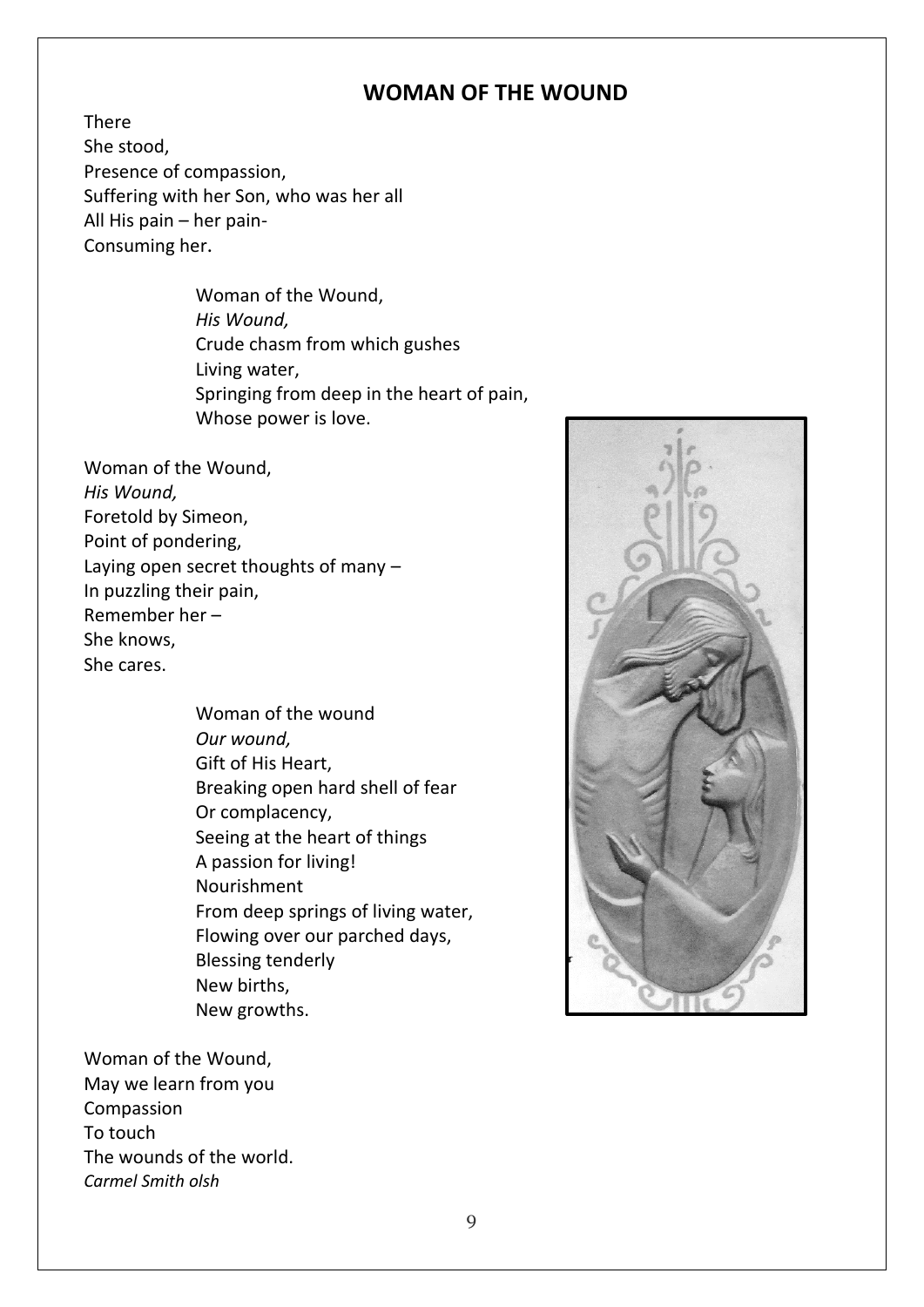Feast of Our Lady of the Sacred Heart

We celebrate this very special feast on the last Saturday in May, 25<sup>th</sup> this year. Father Jules Chevalier once wrote:

> *As Jesus was lifted up on the cross, he gave Mary to us as our mother and placed in her heart an immense love for us. (Méditations 11, p.671f.)*

> > …………………………………….

May the beautiful poem above, written by Sr Carmel Smith olsh, inspire you as you reflect on the role of Mary in your life.

Our On-Going Formation Section



# **SPIRITUALITY OF THE HEART**

in accordance with FR. JULES CHEVALIER'S CHARISM. An on-line program for members of the Chevalier Family and for everyone interested in a Spirituality of the Heart.

Section 28 "A Preferential Option for the Poor"

After Fr. Chevalier's death, Fr. Claude Hériault MSC, who for many years had been his parish-assistant, paid tribute to Chevalier's special care for the poor: *"The poor knew his charity and the kindness of his heart. They used to come constantly knocking at his door. They knew they would not be refused… How many families … have been supported by his open-handed generosity and by his advice… Today the poor realize the loss they have suffered with the death of Fr. Chevalier"* (Claude Hériault MSC, Notes sur le T.R.P. Chevalier. MS. Daily Readings, September 14).

One of the first pastoral projects of the newly erected MSC Community was the celebration of Masses only for men. At the time, in general, men did not attend Mass, not even on Sundays. In 1857, Chevalier, Maugenest and Piperon started visiting all the families of Issoudun to invite the men to attend the "for men only" Sunday Mass. Then, around 1858, during Lenten sermons for about fifty men, Fr. Chevalier spoke about the two main evils of society, namely Egoism and Indifference, which he considered to be the main causes of wide-spread poverty. These evils, he said, could be healed by following Jesus, who, as revealed in the Gospels, loves with a human Heart.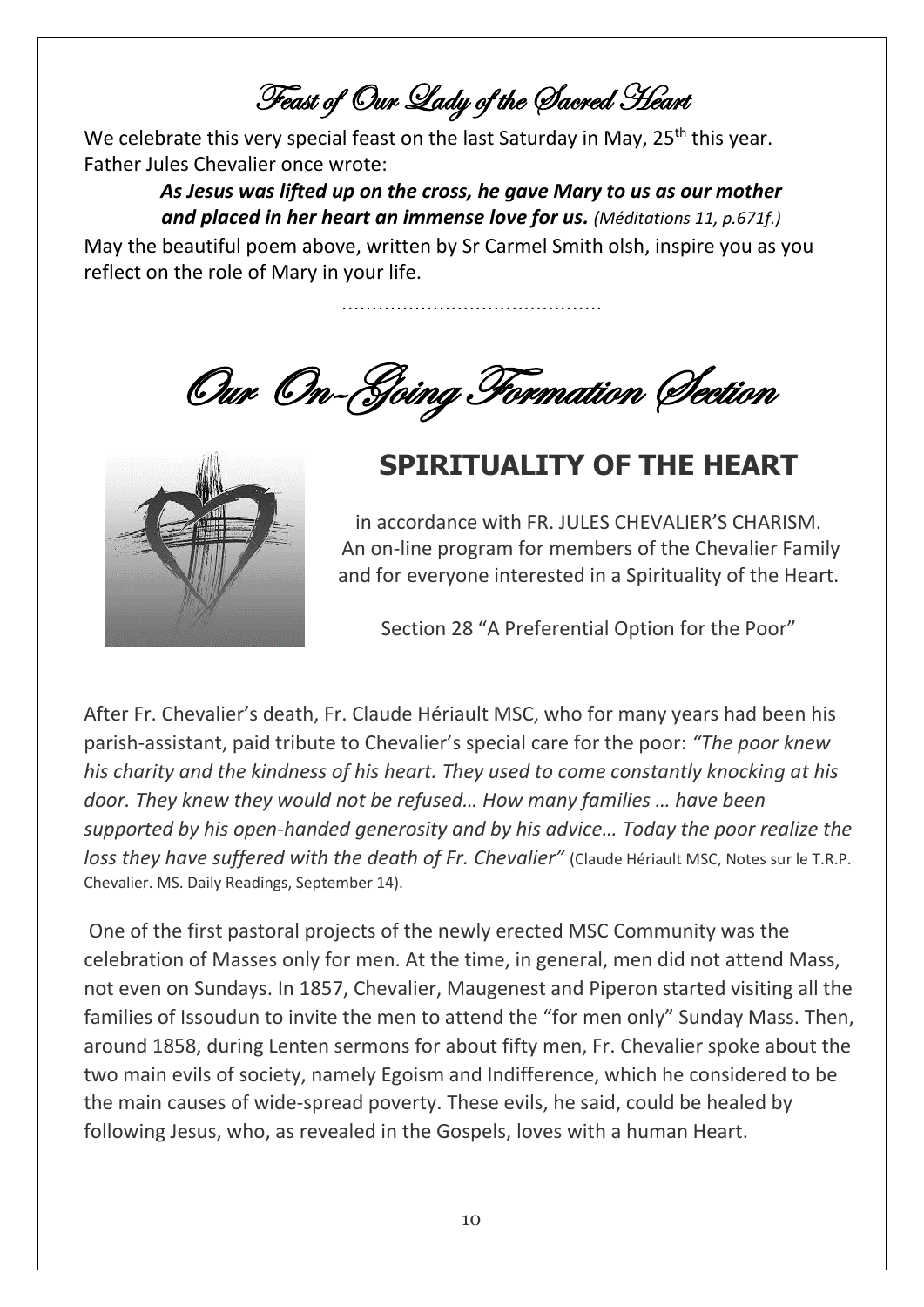No less than four of his eighteen Lenten sermons, Chevalier dedicated to the practice of charity for the poor, not just the poor in general, but the poor in Issoudun. Chevalier told the men of Issoudun that there were many more poor people in their neighbourhood than they realized. There are two reasons, he said, why we should love the poor. First, they are human beings like us, created in the image of God. Even in the most pitiful condition, a poor person still shows us *"a portrait of our Father in heaven."* Secondly, the poor are *"our brothers and sisters, since we are all together children of the same Father. Therefore,"* he said, *"we should treat them as brothers and sisters, by visiting them personally at home."* (Combattre l'Égoïsme et l'Indifférence par la charité et l'amour du Sacré-Cœur de Jésus, 10. Sur le Pauvre, sa Dignité. Manuscrits sur le Sacré-Cœur de Jésus, Fontes MSC 1,4).

The renewed MSC Constitutions of 1984 declare that *"the spirit of our Society"* implies *"a preferential option for the poor"* (MSC Const. 1985, n. 48). That is totally consistent with the way our Founder practised a Devotion to the Sacred Heart. Also the Spirituality of the Heart, as practically lived and promoted by Pope Francis, clearly involves *a preferential option for the poor. "The Church has made an option for the poor*," he writes, *"because God shows the poor his first mercy… This divine preference has consequences for the faith life of all Christians, since we are called to have 'this mind... which was in Jesus Christ' "*(Phil 2:5). This is the reason, the Pope continues, *"why I want a Church which is poor and for the poor"* (Evangelii Gaudium n. 198).

#### *A Reflective Moment*

*" Our commitment does not consist exclusively in activities or programs... What the Holy Spirit mobilizes is … above all an attentiveness, which considers the other in a certain sense as one with ourselves. This loving attentiveness is the beginning of a true concern for their person…. This entails appreciating the poor in their goodness, in their experience of life, in their culture, and in their ways of living the faith. … Only on the basis of this real and sincere closeness can we properly accompany the poor on their path of liberation. Only this will ensure that in every Christian community the poor feel at home. Without the preferential option for the poor, the proclamation of the Gospel … risks being misunderstood…"*  (Pope Francis, Evangelii Gaudium n. 199) ………………………………………………………………………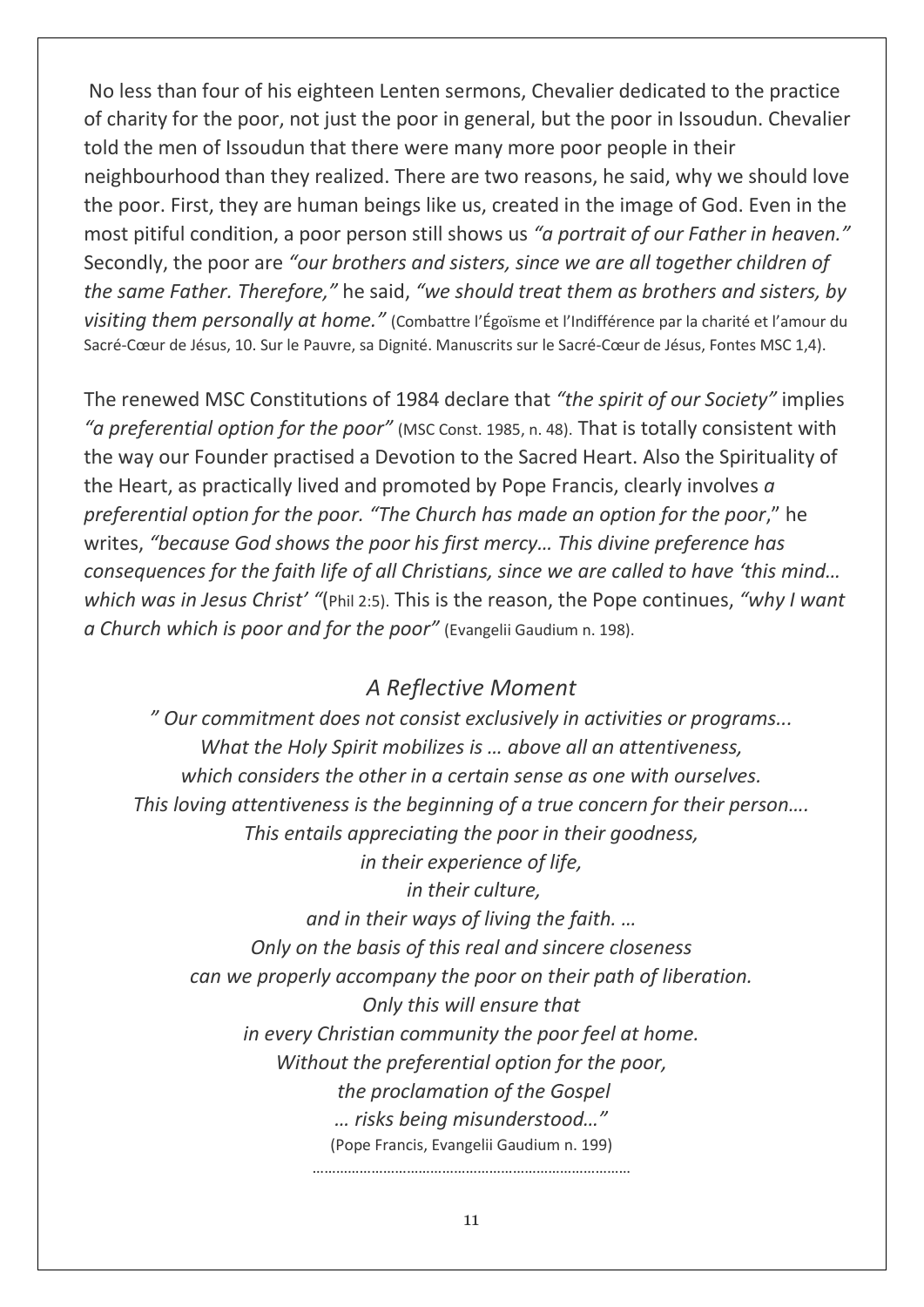One Person's Love for the Church

*Francis Sullivan most recently was CEO of the Catholic Church's Truth Justice and Healing Council. He has degrees in Theology and Politics and lives in Canberra.*

#### **FRANCIS SULLIVAN. Why stay? Posted on [11](https://johnmenadue.com/francis-sullivan-why-stay/) [March](https://johnmenadue.com/francis-sullivan-why-stay/) [2019](https://johnmenadue.com/francis-sullivan-why-stay/)**

*Since the conviction of Cardinal Pell, I have been asked why I remain a Catholic. It is an obvious question. The extent of criminal behaviour and the active cover up by bishops and religious leaders of perpetrators has been breath-taking. Ordinary Catholics have been played as mugs by the Church leadership. Why stay?*

My answer is why not! The abuse scandal has rocked my confidence in the clericalist management of the Church but not my sense of the collective journey I walk with other Catholics. I believe the "assembled walkers" are the Church! I feel no compulsion to leave them. I feel participating in a faith community a vital aspect of my self-expression. Being Catholic for me is less a religious tag or a member of a religion and more a chosen pathway of personal and spiritual discovery best undertaken in community. It is my way of living the Gospel.

I have found deep comfort in and direction from my faith tradition. I feel nurtured in the sense that I am part of a pilgrim people, ever moving into a better understanding of the divine in my life and an appreciation of what that means for me as person in society.

The clerical sex abuse scandal is a crisis primarily about the culture of the Church. It may well cause some to rethink their beliefs and practices, but for me it has been a call to deepen my spiritual practice. To commit to daily meditation and reflection. To draw on the sacramental life of the Church and the richness of scriptural practices like lectio divina. It has been a time to become mature in my faith development, less dependent and literally more adult in my engagement with the institutional Church.

I have benefited by being raised as a Catholic and being involved in social and spiritual apostolates of the Church. I have found the wisdom of the teaching and spiritual tradition a rich source of inspiration, information and discernment.

At the same time, I understand that participation in the Church is a continuum of engagement. For some the Church is a mainstay or safety net providing moral and social certainty. For others it is more a launching pad for confident and competent engagement come storms or calm waters.

So, if others are asking whether it is worth hanging in there with the Church, I say now is the time for lay Catholics to claim their rightful place within the organised expression of the Church. If nothing else the scandal has demonstrated the massive power imbalance that lays at the heart of the institution. The clericalism, so bemoaned by Pope Francis, has delivered an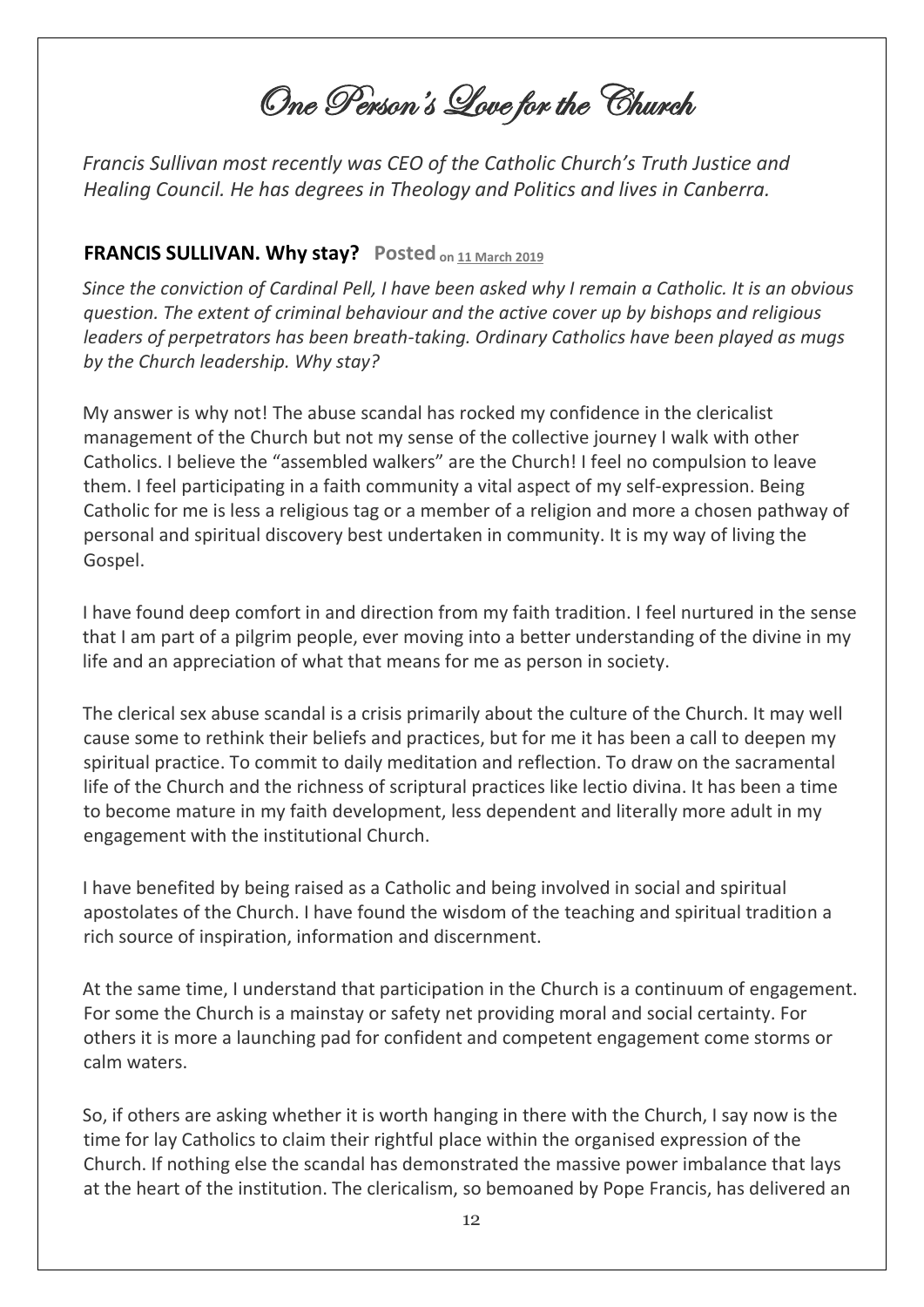institutional structure too top heavy with clerics, company men and time servers. It has relegated the interests of lay people to a sad second after the organisational demands for financial sustainability, orthodoxy and the maintenance of social conservatism.

Being Catholic has always been a mix of the identification with a religious tradition and a personal integration of faith and reason. When this development is healthy Catholics gain confidence of their place in the Church and become more articulate in the revealed truths the faith. The abuse scandal has clouded the atmosphere for Catholics but not the imperative to seek the Beyond and join with others in pursuing truth, goodness and beauty.

I believe the wisdom of the Gospel tradition has much to offer postmodern society. Not as a bulwark against secularism or a last bastion of traditional values. More as a font for personal freedom and agency in a society that prizes human rights and autonomy. A reclaiming from the Catholic tradition of the primacy of personal conscience would be no small thing in how Catholics navigate life with its competing philosophies, social narratives and identity politics. For to be Catholic is to be attentive to how our society becomes more human, more compassionate and creative in prizing the dignity and inherent value of everyone. Virtue ethics is far from being outmoded and prudence in discerning our times and circumstances remains an essential life skill.

For me that makes my faith real, practical and important. It compels me to be less self centred and precious. It implores me to move from my comfort zone to places that open my spirit and hopefully my heart. It shows me that God is forever creating, and I can participate in that. So, why leave?

These days I am energised by a spirituality that seeks to promote human flourishing. This is a far cry from my childhood catechism, with its obsession over sin and undertones of a judgemental and exacting God. For today's Catholics an authentic spiritual pathway does not need to involve a constant struggle to deny healthy instincts and desires. We can and should celebrate the embrace of love as it arrives in our lives and not demonise human nature when it presents inconveniently or challenges us to rethink our set ways.

This spirituality leads to an ever-deepening acceptance of myself as the place God comes to me. A self-centeredness that by its nature is expansive and transcendent. It gives religious expression in that it personalises the way forward in someone like Jesus and seeks to search for an evolving depth to our reality in a consciousness named as Christ. This is my catechism today. If I have that wrong, then so be it. If it means somehow, I have drifted from elements of the institutional Church, or they have left me, I can live with that. Otherwise let's stay and keep going!



……………………………..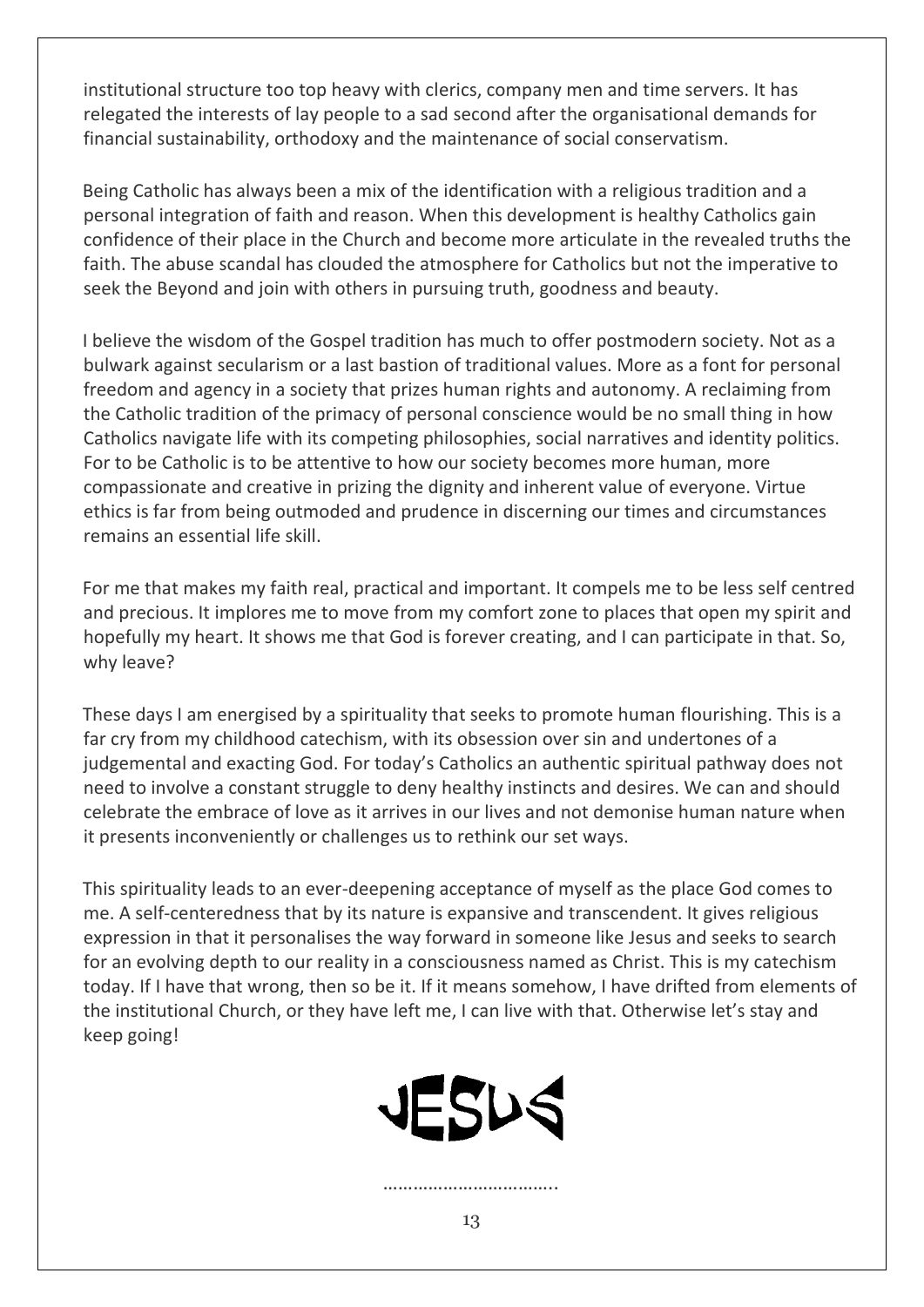Thank You

From your generous donations for the International Committee of the Laity of the Chevalier Family we were able to present a cheque for \$1,800. I received this letter from the three members of that Committee:

#### *Dear Sr Ancilla and dear OLSH Associates,*

*I write to you to thank you sincerely for your generous contribution to the International Account. As we build up the account, we will be more able to reach out to people in isolated places – particularly in our Asia/Pacific region and Africa. We are hoping to sponsor people to the next International Gathering in the Philippines in January 2023.*

*We are preparing the first International Newsletter to be published in June,2019, around the feast of the Sacred Heart. The newsletter will contain reports from as many groups as we can contact, photos and accounts of their groups. I hope you also will be featured in the newsletter. I send you love and blessings from the International Committee in the Heart of Jesus*

Alison, *(McKenzie)*, Doris *(Machado),* Rita *(Cleuren).*

………………………………………………..

Fiji Gathering in 2020

Alison McKenzie, the General Secretary of the Laity of the Chevalier Family, has also written with this wonderful news:

*"We are in the very early stages of planning the first regional gathering of Laity in Asia/Pacific region. We are hoping that it can be in Fiji at the same time as the next APIA gathering of the MSC next year. Fr Tamati MSC Provincial, Fiji, has not yet informed me of the date but has said that he agrees with the idea. Numbers will be strictly limited as there is very limited accommodation. We will be saying one {from Australian]*

*……………………………………………………..*

Our Used Stamp Project



**Thank you very much to those who have sent used stamps.**

We need lots more, so please keep up the supply. You may know someone with a business, and they might help as well. We are quite happy to cut the stamps off the envelopes. All proceeds of the sales will go to our missions.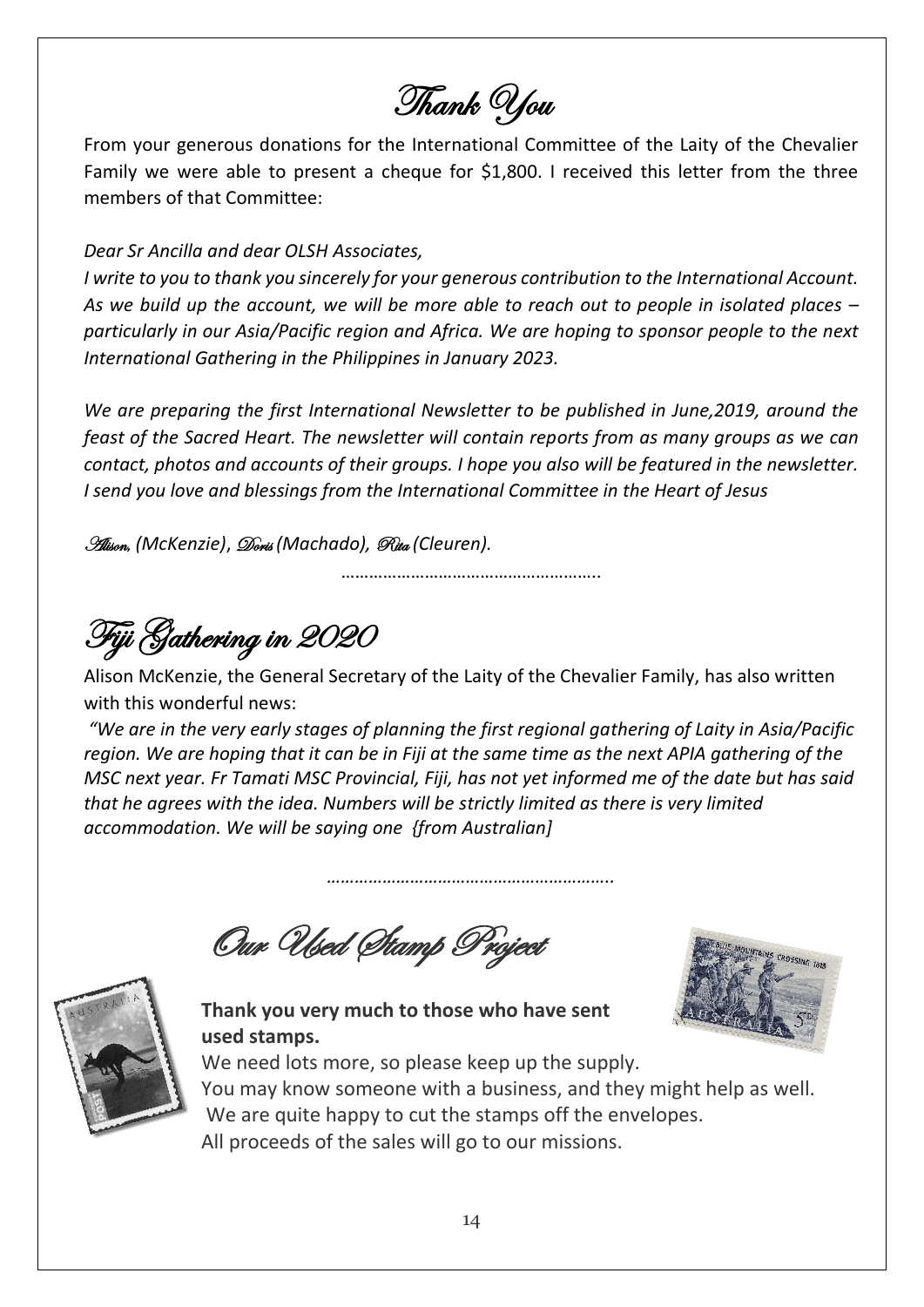# **Associates' Retreats at Hartzer Park in 2019**

"Come aside and rest awhile." **Jesus**

Sr Dain Mary olsh will be giving two retreats at Hartzer Park this year for members of the Chevalier Family – each on a different theme. You are invited to join one or both. As there is now a lift at Hartzer it is easy of access to all and I know that many will be very happy to return to their "heart" home where for so many years previously the OLSH Associates have had their annual retreat. During the past few years we have been blessed to be welcomed at Douglas Park, another special "heart" home, and we have received many graces from the beautiful contemplative experiences and talks that the gifted Retreat Directors there have given us. We thank them most sincerely.



The dates for these retreats are: Friday evening 17th May – After lunch Sunday 19th May Friday evening 18th October – After Lunch Sunday 20th October. The cost: \$200 for the weekend. \$100 per night. \$60 per day. Those living locally may wish to return home in the evening. The Saturday is the main content

of the Retreat and some may wish to attend only on that day.

Please ring Sr Ancilla on 0296621777 or email her [ancilla.white@olshaustralia.org.au,](mailto:ancilla.white@olshaustralia.org.au) or associates@olshaustralia.org.au for more details and an enrolment form.

#### **Please have your forms back by May 6 th for the first retreat.**

**……………………………………..**

**Meeting Reports** 

#### **ALICE SPRINGS:**

Our first meeting was on 23<sup>rd</sup> February when we planned our meetings for the year, including a retreat Day in June. Sr Kathleen led us in prayer and reflection on Our Lady of the Sacred Heart. We read an extract from Father Jules Chevalier and discussed what Our Lady of h Sacred Heart means to us. Sr Kathleen provided 'reflective' cards which we used to talk about our feelings and thoughts on Our Lady. **Paula Thornton**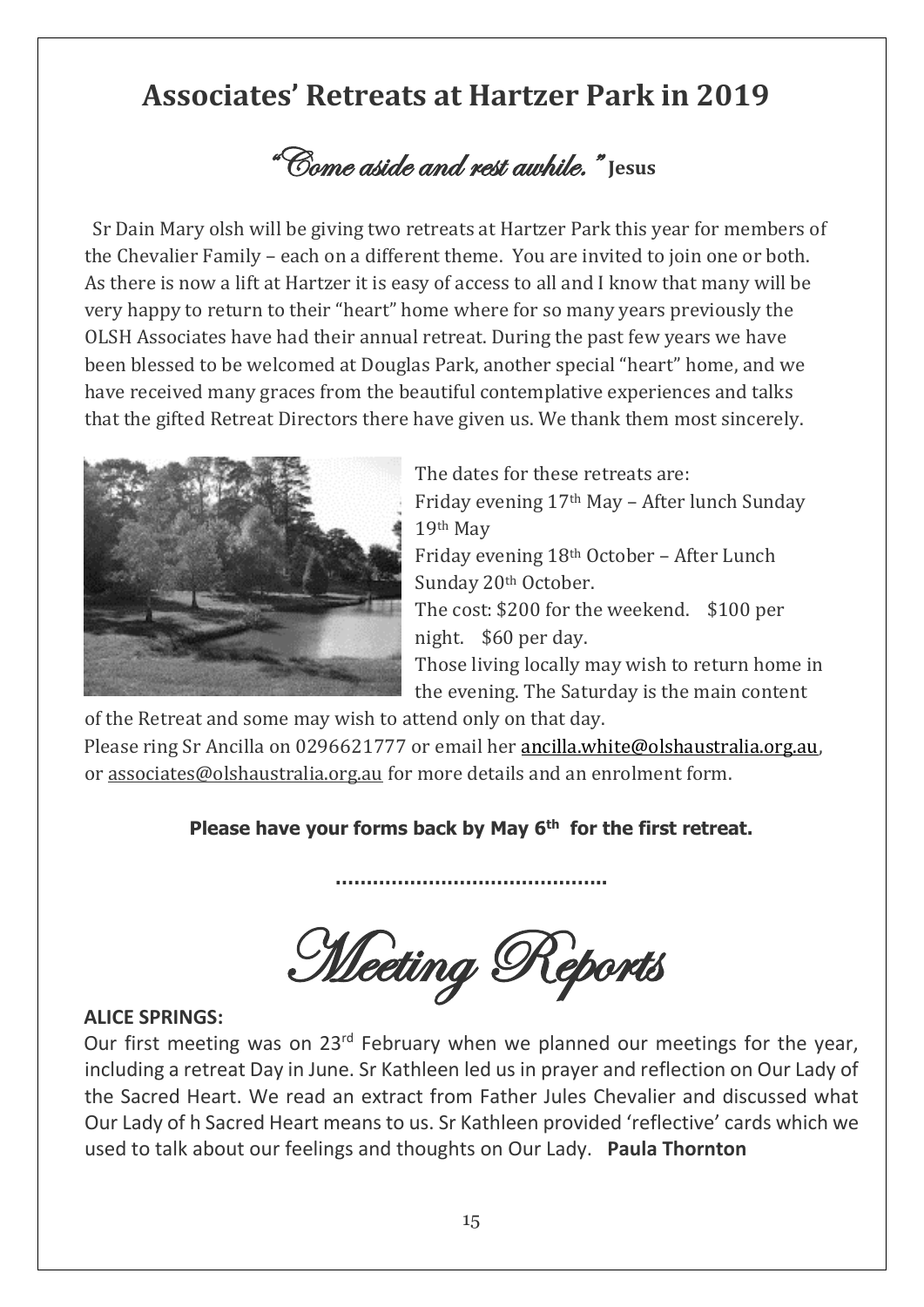**BENTLEIGH:** There were 16 Associates at OLSH Convent, Bentleigh for our meeting on 30<sup>th</sup> March. Sr Elaine led us in a discussion of, "What Lent means to us". We realized that rather than only practising self-denial and sacrifice, we could offer more time, help and kindness to each other. We were reminded of the symbols of the Holy Triduum – water, oil, the cross and bread/wine. Through these three days we are reminded of the *"memorial of a drama of love that gives us the certainty that we will never be abandoned in life's trials"* (Pope Francis).

We then looked at the Lenten Gospels in the context of "the Heart of Jesus" and talked especially about the Prodigal Son parable illustrating the humanity of God's love and forgiveness. **Patricia Mirabile** 

We began our April Meeting,  $27<sup>t</sup>$ , remembering the people of Sri Lanka and the terrible recent bombings. We then talked about the variation in experiences of the Easter services even within our small group. For example the way the different churches used the various symbols throughout the Sacred Triduum such as the cross/ crucifix on Good Friday. We noticed that church attendances seemed to be up in all our churches over the Easter period. It was also noted that later in the week, ANZAC Day seemed to have a strong spiritual flavour. We then discussed the Gospel for Sunday about doubting Thomas and were reminded of Jesus' words, "*Happy are those that have not seen and yet believe".* **Patricia Mirabile** 

**CALLALA:** Our final meeting for 2018 was held at Anna's home where Father Patrick Flaherty celebrated Mass and stayed for a festive lunch. In February we met in Gabriella's home. We read the *Ametur* each month and find many itemsthere for discussion. During Lent we met each week and followed the Wollongong Lenten Program, *Trust.* As we came to our meeting following the Ash Wednesday Mass, we discussed the symbol of the Ashes and felt the old saying very apt, *"Those who are marked with the sign of the*  **Cross must ride gaily in the dark". Ann Collier Ann Collier** 

**CANBERRA:** At our March meeting we used the Gospel of Luke 6:27-38 – Be merciful as your Father is merciful. The passage begins with the words: "Jesus said to his disciples, 'I say this to you who are listening …' – it tells us about love and compassion and concludes with the message," Be compassionate as your father is compassionate". We felt that this was a very relevant Gospel to reflect on, considering what we have all, as part of the Church, experienced in the last few weeks. For our reflections of this Gospel we considered what this might mean in practice, as everything Jesus mentions involves responding to injury or unreasonable demands with nothing but generosity and claims to recompense. We had a great discussion on the words, "Be compassionate as our father is compassionate". We concluded with the prayer by Thomas Merton, taken from *Thoughts in Solitude*, 1958. We then went to the mid-day Mass. **Hazel Bailey**

We met on  $6<sup>th</sup>$  April and Annette led the meeting with the article from the *Ametur*, "Spirituality of the Heart". Comparing Father Chevalier's thoughts with those of Pope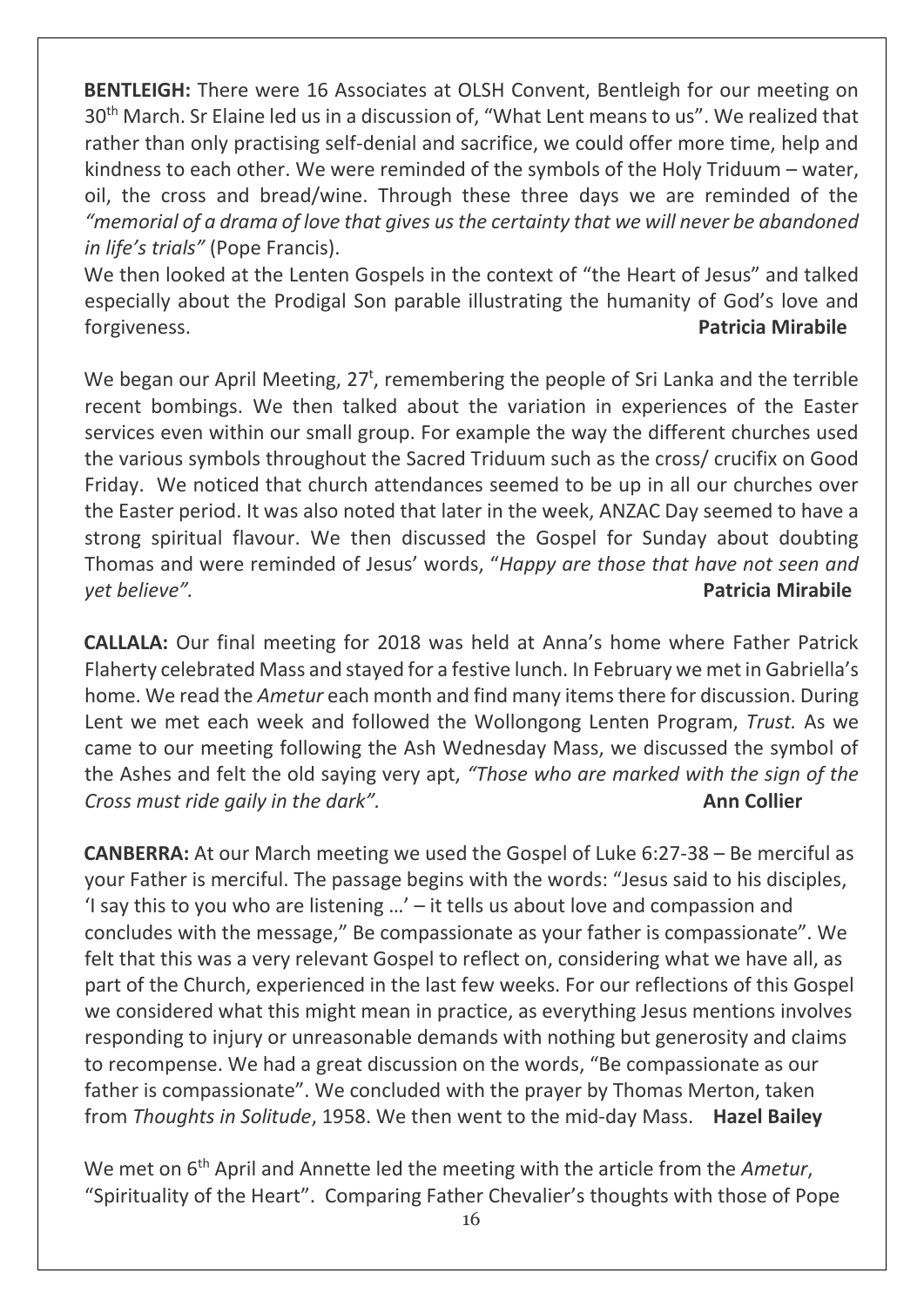Francis on our understanding of the Spirituality of the Heart brought on a deep discussion by all present. Thank goodness we now realise that the Spirit is powerfully active in the hearts of all people in our society and in all religions. May we, as Associates, truly live our motto: *May the Sacred Heart of Jesus be everywhere loved,* then maybe we can change even just a little bit of society one step at a time. We then made plans for the celebration of our 40<sup>th</sup> Anniversary of Commitment as Associates. Christine Casey

#### **Apologies from the Editor: This Commitment was made on 10th March 1979, not 3rd March as wrongly mentioned in the last Ametur.**

**ENFIELD:** Our first meeting for 2019 was kindly hosted by Ellenmary. As Sr Pat was away Marie Roberts led us through a lovely evening. We spent time with Psalm 139 reflecting on where we found God speaking to us. It was a gentle time immersing ourselves in God's love for us. We were pleased to hear from Papua New Guinea how our small fundraising efforts have been dispersed to assist two young people with their education. This has been facilitated by our friend from school days, Sr Marlene Dewar olsh. We are grateful for the Notre Dame Kensington Associates for including the poem "The Short Sermon" by Bishop Morneau in the October Ametur about St John the Evangelist in his old age. A great reminder to us about being the "Heart of Christ on earth".

We prayed and then sang "Woman of the Sacred Heart" before concluding our evening with a shared supper. **Margaret Baker Margaret Baker Margaret Baker** 

**HARTZER PARK:** We met at Hartzer Park on 17<sup>th</sup> March and as the feast of St Joseph was to be held in two days' time. Sr Ancilla led us in reflecting upon St Joseph, a man of silence and strength, who heard God's voice in his dreams. Like St Joseph, once we have heard God's voice "we must arise from our slumber and act".

In preparation for this meeting we had been reflecting on Section 27 of our Formation Program. At the meeting discussion centred around our life and times today and the realization and appreciation of the reality of the presence of the Holy Spirit in our lives, in a way that was not possible for Father Chevalier because of the theological climate of his time. We now recognize the way "God's love is powerfully at work among us through the presence of the Holy Spirit in the universe, secular society and people's hearts" regardless of race, faith or culture – and this in order to make Jesus and the yearning of his Heart everywhere known and loved.

We closed our meeting with some Irish blessings in honour of St Patrick, and our prayer, through Our Lady of the Sacred Hear, for the needs of the world and those suffering, especially in New Zealand. **Jan Clark Jan Clark Jan Clark** 

**NOTRE DAME, KENSINGTON:** We met at the Convent Kensington on Saturday 8<sup>th</sup> March. Many of us were participating in the Wollongong Lenten program, *Trust.*  One cannot but be touched by the art work depicting the desolate figure of Jesus in the desert accompanying the meditation on the Gospel for the first Sunday in Lent. We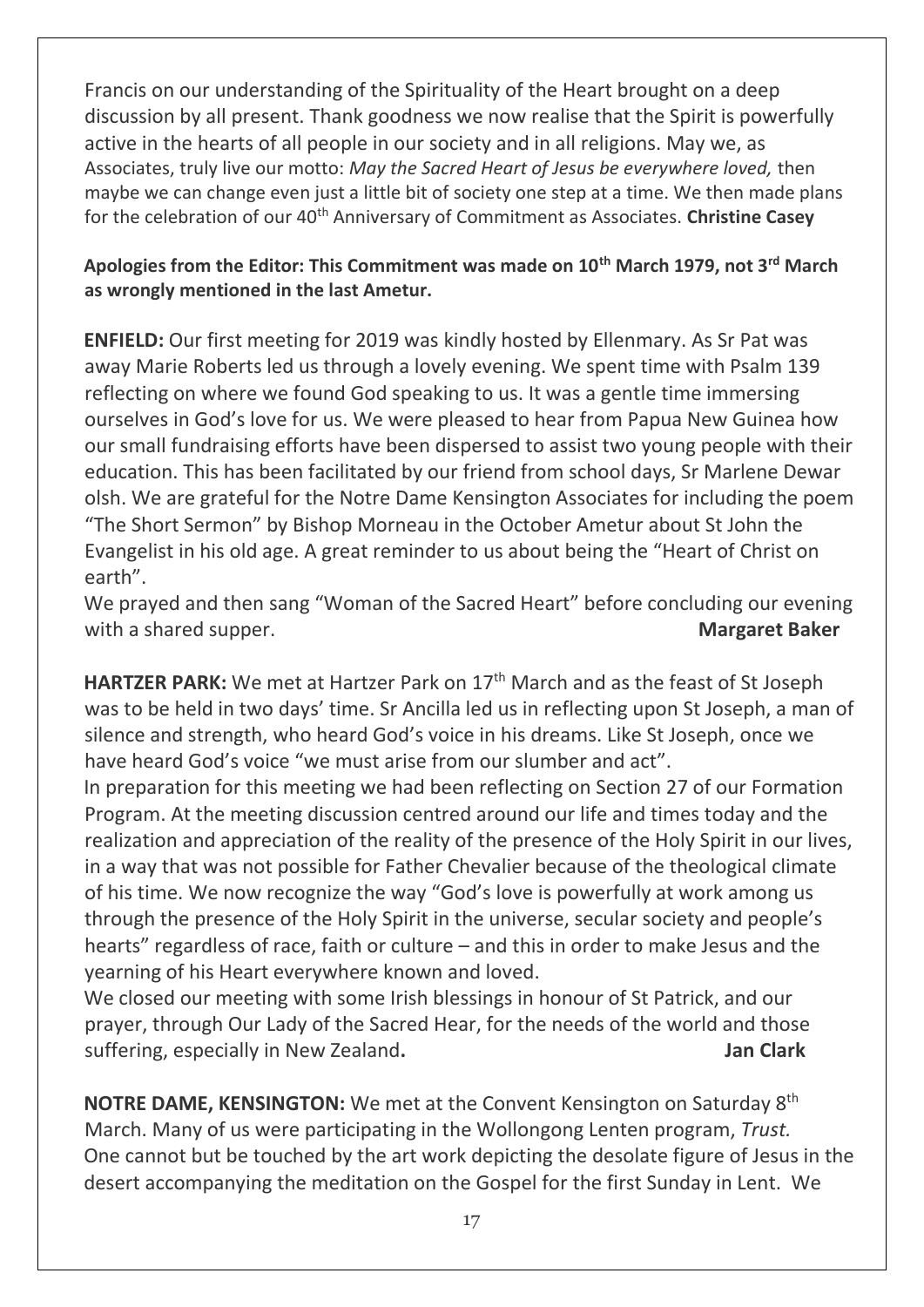were reminded that Jesus was tempted as we are tempted though he is without sin. The devil tempts Jesus when he is at his most vulnerable – at the end of forty days of fasting. Maybe this is our experience also? The devil arrives just when we are at our "lowest", maybe during an illness, loneliness, or it could be that we are grieving the loss of a loved one. We pray that we will be true to our resolutions. Our strength comes only from God. We need to give time to prayer. Our Lenten resolutions are not easy to accomplish but when we look at Jesus crucified, we know that we must give of our best. It is by doing this that we will truly become Easter people. **Maureen Maher** 

We began our meeting with a reflection on some thought-provoking pictures of Jesus and Mary during the Way of the Cross. We shared how thee pictures spoke to us. Mary suffered intensely during Jesus' Passion, but through it all her faith stood firm and strong. May we always look to Mary during times of suffering and pain and know that she has trod the path of suffering ahead of us and is always with us. We then reflected on the two Gospels of Palm Sunday. In Luke's story of the entry into Jerusalem we are told that the people threw their clothes on the ground rather than palms. What is the sin, the bad habit that I just don't seem to be able to let go of, and throw away? In the Gospel during Mass we hear of the betrayal of Peter. We could reflect on Jesus' gazing at Peter at that moment, then let Jesus gaze on me. What are his eyes saying to me? Such questions for reflection will help us to pray through Holy Week. **Maureen Maher**

**RANDWICK**: Our April meeting was held at Ventnor as usual. Sister Terie was not with us, being on Retreat, but she left us some articles to reflect upon and discuss. One of great interest was by Francis Sullivan, most recently CEO of the Catholic Church's Truth, Justice and Healing Council. It was entitled, *Why Stay*. He discussed why he did not contemplate leaving the Church after the recent Royal Commission and its ensuing results, and how it affected his spirituality. I highly recommend this to all Associates. Our spiritual reflection covered the events of Holy Week and the role of Mary in all these events culminating in Jesus' death on the cross, when he gave her as mother to John, saying, "Woman, this is your son". This led to a moving discussion on our relationship with forgiveness in our lives, not only receiving forgiveness, but forgiving others, and particularly forgiving ourselves. Thank you, Sr Terie, for your help. We look forward to the celebration of the feast of Our Lady of the Sacred Heart at Kensington on 25th May. **Margaret Krijinen**

**ROSELANDS:** We met on 11th March with Sr Ancilla at Anna Tomc's home. We began with a Lenten reflection and shared our thoughts on the reading from Isaiah 53: 2-12. We then discussed our On-Going Formation Section on the Spirituality of the Heart. The Holy Spirit knows what is needed in our personal lives and in our world. He will guide us with wisdom and is present in the hearts of all who are open whatever their race, culture or religion. We concluded the meeting with a reminder about the Hartzer Park retreat in May, and then enjoyed a shared afternoon tea.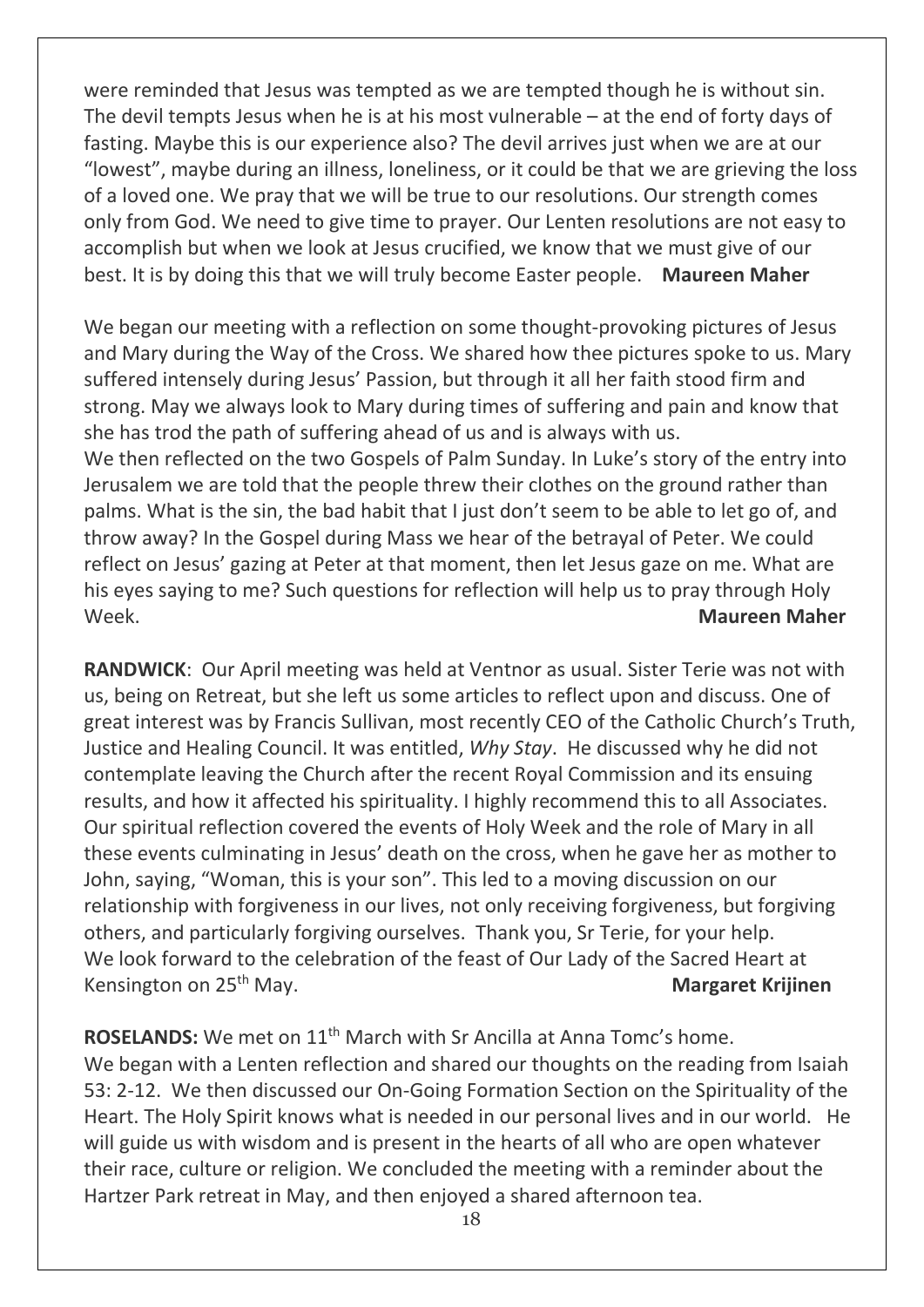We met again on 8<sup>th</sup> April at Anna's home with Sr Ancilla and began with a Lenten song and reflection on "Turn My Heart". We then looked at the article from the Ametur on Justice, Peace and the Integrity of Creation by Father A Claessens msc. This led to a discussion on global warming and what we can do in our own daily living to counteract this worrying trend. **Myna dela Pina** 

Celebration of Commitment Anniversaries.

**……………………………………………**

Congratulations and Thanksgiving!

Many thanks to the Canberra Associates who made me aware of their 40th Anniversary of Commitment on March 10<sup>th</sup>. (Apologies for putting the 3<sup>rd</sup> in the last Ametur). I went to the Commitment Book and found that the following Associates also have a reason for celebration and thanksgiving:

Mary Lloyd, Eileen Phillips

made their Commitment on 27<sup>th</sup> May 1978 in the Chapel at Kensington.

Kathleen Donohoe, Gloria Gallagher

made their Commitment on 31<sup>st</sup> May 1979 in the Chapel at Kensington.

Valerie Bretherton,

made her Commitment in October 1979 in the Chapel at Bentleigh.

Their companions on those days have all gone to heaven where they have joined the rest of the Chevalier Family in praising and thanking our gracious God for the wonders of His love and the privilege of their vocation, and where they are praying for us as we live out our vocation to be the Heart of Jesus in the world.